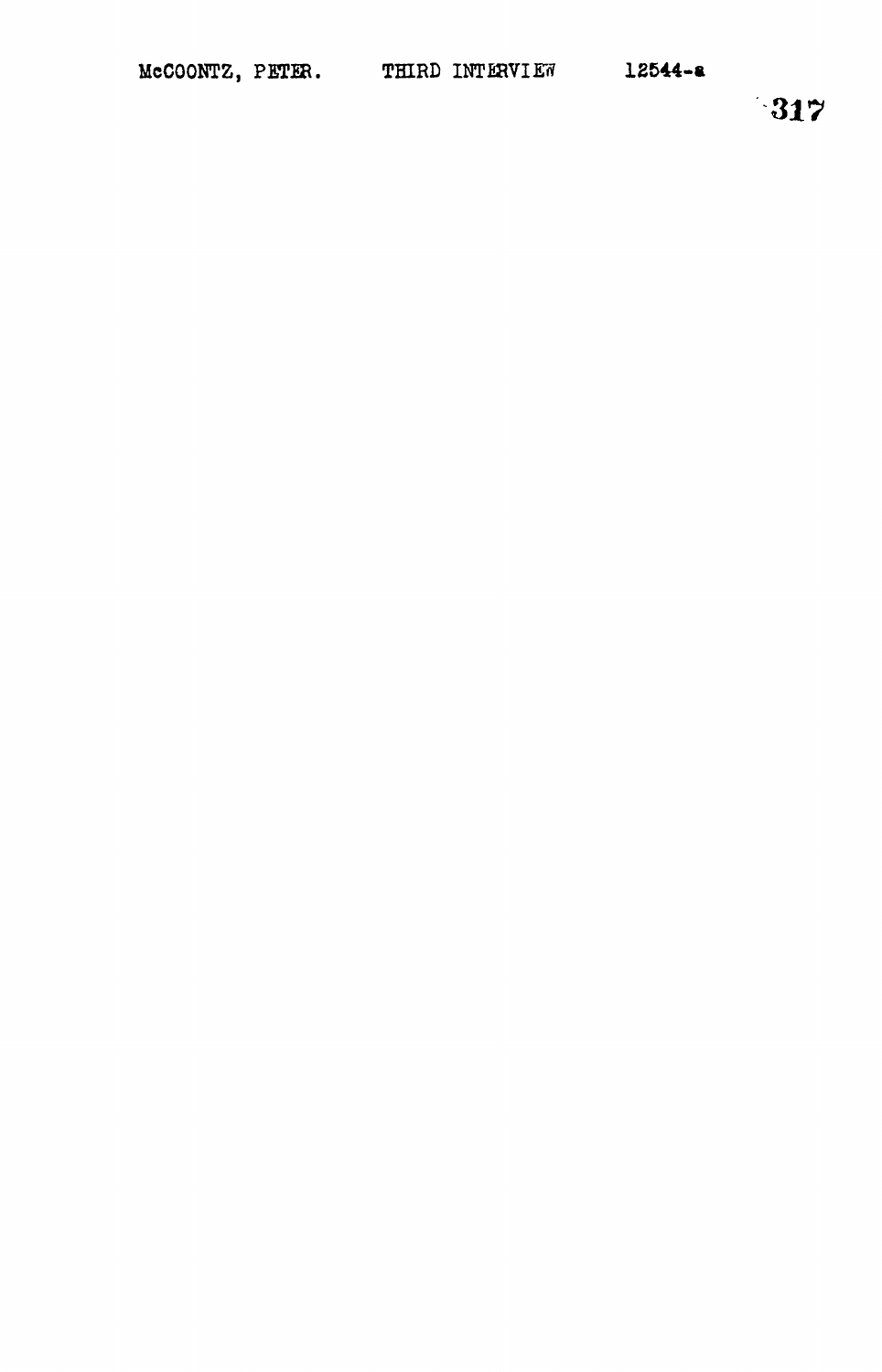|    | McCOONTZ, PETER. THIRD INTERVIEW.<br>$-11-$                                                                                               |       | $12544 - 4$<br>Form $D-(S-149)$ |
|----|-------------------------------------------------------------------------------------------------------------------------------------------|-------|---------------------------------|
|    | LEGEND & STORY FORM<br>WORKS PROGRESS ADMINISTRATION<br>Indian-Pionser History Project for Oklahoma                                       |       | 318                             |
|    | Field worker's name _ Nannie Lee Burns                                                                                                    |       |                                 |
|    | This report made on (date) January 1                                                                                                      | 193 8 |                                 |
| n. | Peter McCoontz.<br>This legend was<br>steured from (name)                                                                                 |       |                                 |
|    | Address Fairland, Oklahoma. Route 2.                                                                                                      |       |                                 |
|    | This person is (mala WIXIXIXIXIX XIXIX, XIXII, Indian,                                                                                    |       |                                 |
|    | If Indian, give tribe Ottawa- Chippewa                                                                                                    |       |                                 |
|    | Origin and history of lagand or story Personal experiences and                                                                            |       |                                 |
|    | told in the Anddah Lodges.                                                                                                                |       |                                 |
|    |                                                                                                                                           |       |                                 |
|    |                                                                                                                                           |       |                                 |
| 3. | Write out the legend or story as completely as possible. Use biank<br>shests and attach firmly to this form. Number of sheets<br>attached |       |                                 |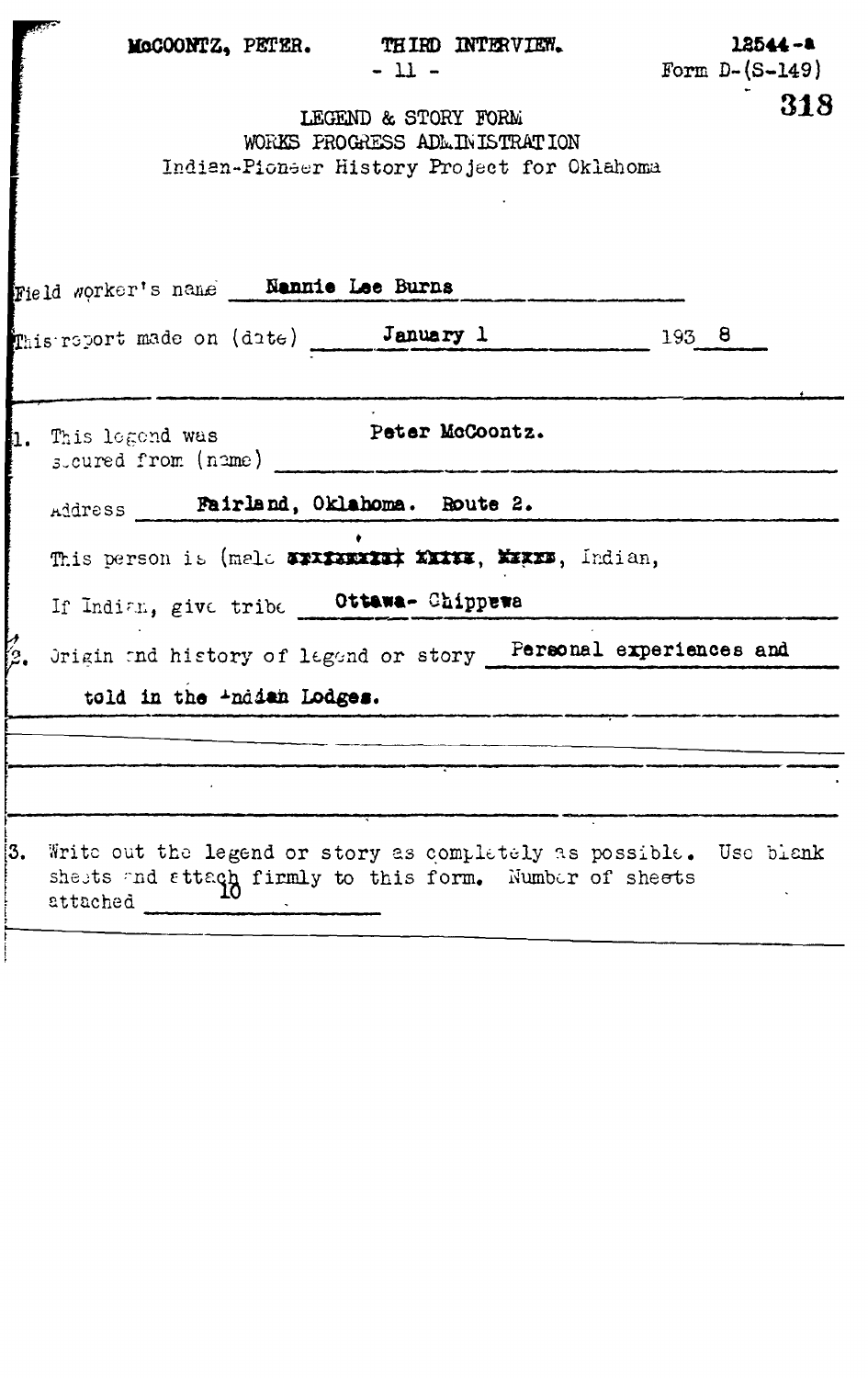## McCOONTZ, PETER. THIRD INTERVIEW. 12544-e

**319**

ŧ,

Nannie Lea Burns Investigator January 1, 1938

> Interview with leter McCoontz, Fairland, Oklahoma.

Geese flying overhead, one by one, shows how Indian came. *See* Indian 0n street , one by one, man and wife- man in leed, wife behind the same way the ducks walking on dry land one by one. You look up in sky when you see a flock of geese or swans flying over your head, one by one. Sometimes they come like the letters flying like an "A" when they fly. Sometimes you see a sometimes an "L", sometimes an "M" and sometimes a "W". M indicates warm weather, a that all is over, V is very cold or hot and an L either a long summer or winter. Circling Indians have Stomp-Dance, circle the world. Turtles and beavers jumping in water means lots of moist weather. That attraction to Indian history, when you see -the fowls flying over your head that reminds you of Indian walking. The old Indian, the head man, knows the history of the Indian Custom. Today you see the white man way up in the sky with airplane. By these birds flying over our head tells you the weather for the future. If they fly high in the clouds, very high just can be seen at the long distance, that means long summer or long winter.  $h$ hen they fly low that means short weather. It no difference which way they flying, north or south. When very low, short weather,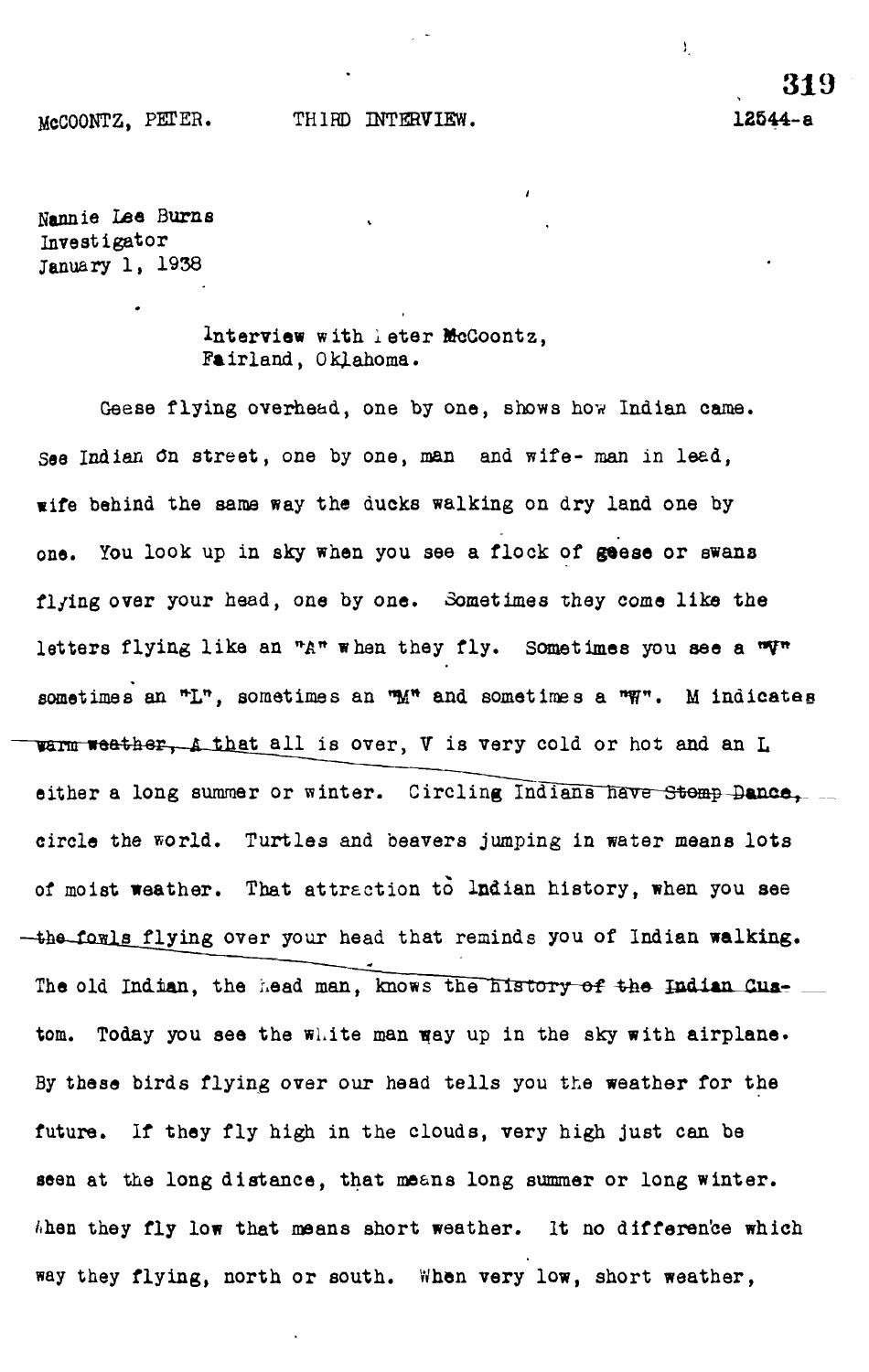McCOONTZ, IETER. THIRD INTERVIEW. 12544-a

 $\overline{\mathbf{A}}$ 

 $\overline{2}$ 

short winter or short summer. That how we tell by these geese and swans. When flying medium high not so long winter, not so long summer, be pleasant weather. So you see, these geese and swans they know the true path of the indian History that the Indian don't walk side by side but one by one.

In just the same way in their doings, in their stomp dances, feasts, in Green Corn Feast, they trot round like fox-trot, circle round the fire, just like you see the swans sometimes circle round and round way up in the clouds. When you see them, they remind you of Indian Stomp Dance, That's why the Indian hang on to the Stomp Dance and to the giving of the big Green Corn Feast to remind you that our Father who is in Heaven made the Heaven and the earth. These Indians circle around the fire all night long like you would circle round the earth when you make settlement of your relatives, invite them- different nations to come.

To our Thanksgiving what we raise, the fruit of all kinds, the crop, of all kinds, the animals of all kinds like the horse, mules, cattle hogs and sheep and the fowls that you raise, chickens ducks, geese, guineas, peacocks, pigeons, ect. to give what you have raised to feed your brother and sister and neighbor.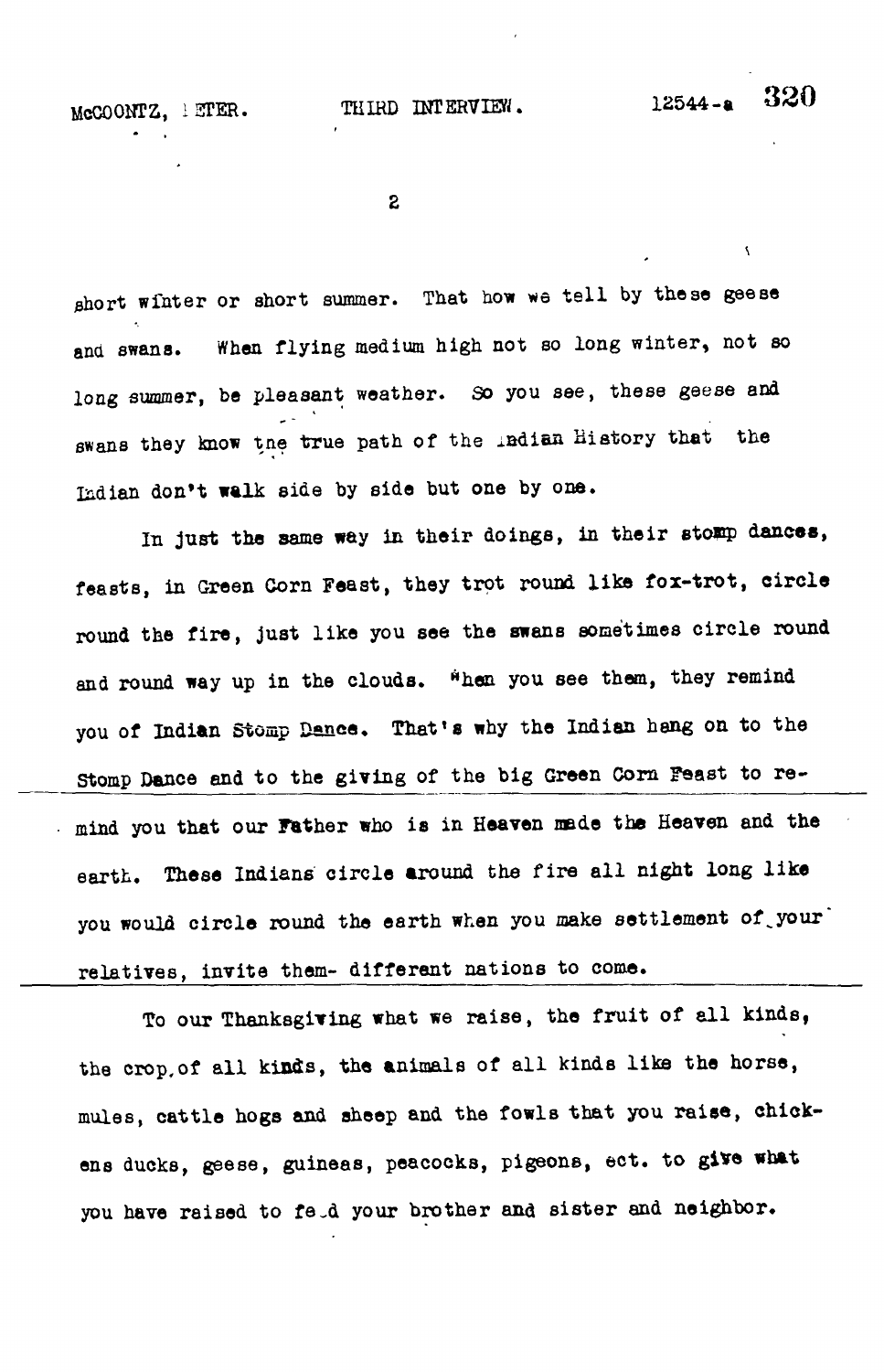♂

McCOOMTZ, PETER. THIRD INTERVIEW. 12544 -a

 $\hat{\mathbf{Q}}$ 

 $\overline{5}$ 

That's why the Indian gives his feast every three months. In the month of March, they divide the seed,, in June they receive the harvest, their crop, and begin to give the Green Corn Feasts through the months of June, July and August. Green Corn Feasts these three months. Sometimes they have twelve tables, in some tribes seven tables set ready for you to eat your meals for the thanks of God who created the Heaven and earth and gave you of the crops you have raised for yourself and your neighbor. September you began to gather your crops and on to December you busy gathering your crops. In December you through caring for your crops end they put away to seed-time. Soon as these fowls, geese and swans gives us an idea, the action, movement- and how they travel when seed-time will come. The Indian filstory beginning to fail, lose their attraction when the white man tries to take away the lead and have it published.

The great Indian Gorn Feast, one come by one, come everybody, anyway you can get there, roll, tumble, anyway you get there. Now it cost you five cents for your drinks, five cents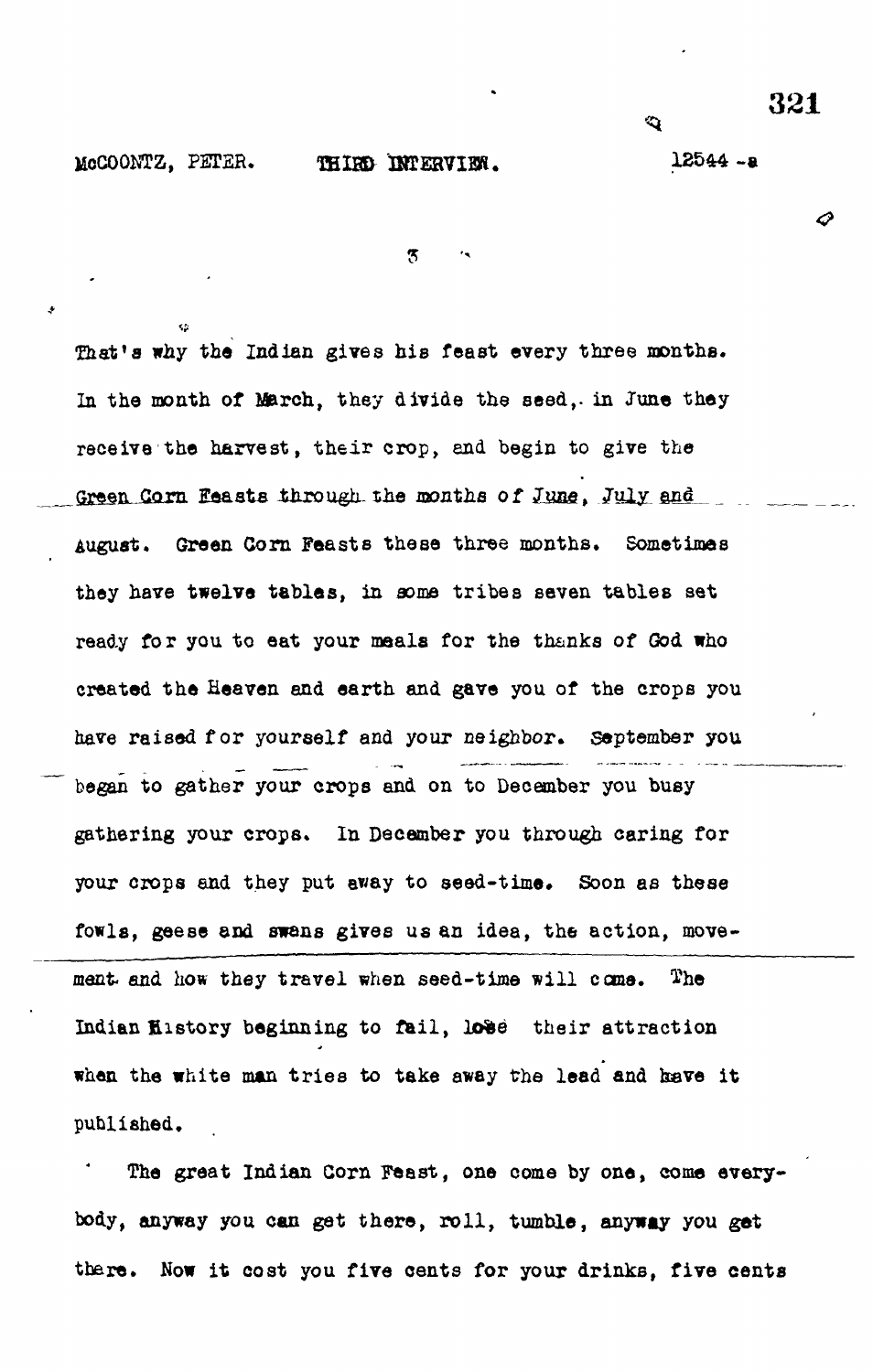## McCOONTZ, PETER. THIRD INTERVIEW. 1254

**t**

 $\overline{\mathbf{4}}$ 

for your ice-cream cone. Now for what you get the white man make you pay drink and smoke, making money out of the Indian History. That the reason failing every year the  $\pm$ ndian trail. White man makes money out of it so he breaks the Indian record.

Indian tell stories from December to March, then no inaerts evil spirits, not tell stories when evil spirits around. Tell stories after leaves fall. Quit telling stories when the leaves begin to bud and grow.

When I was a young man here, I was visiting some of my Shawnee friends when a friend came after me to stay at his house while he and the family be gone on a visit. \*Pete, I — …… give you dollar a day you stay at my home and do chores, you have no work to do. I be gone a week." A lady was to come each day and to cook for me but a great blizzard came and so she could not get to house to cook. It was cold so 1 put mattress on floor by stove where I had big fire and was lying there resting when I heard a spirit singing, a woman\*s voice. I got up and searched the house, the barn and outdoors. I went in and took off my coat and lay down again. I hear the voice again singing in Indian. Then I decided that they were having a drum dance upon the hill where some Indians were camping. So I put on my coat and went there. All the houses were

 $\mathcal{F} \rightarrow \mathcal{F}_{\mathcal{F}}$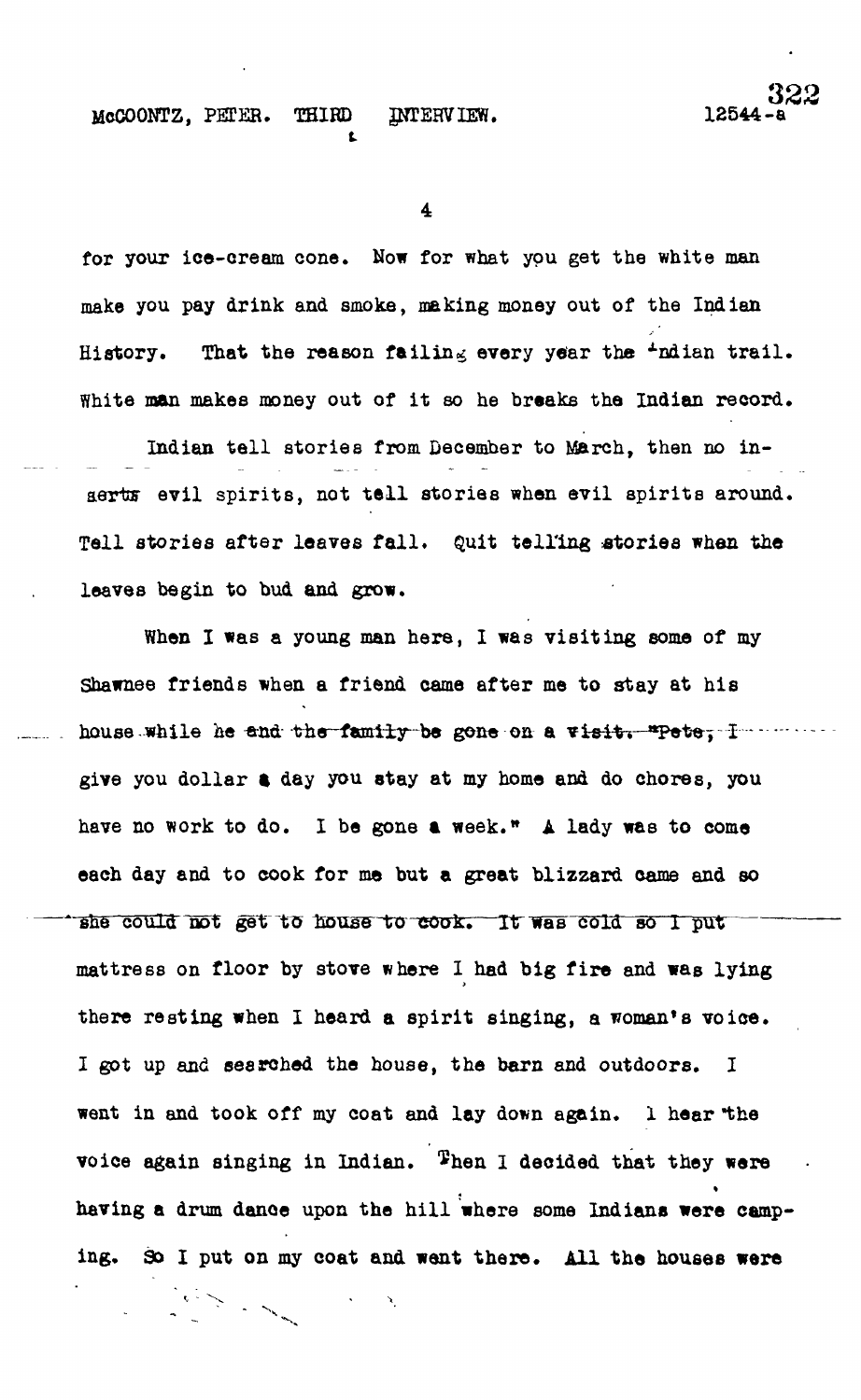McCOONTZ, PETER. THIRD INTERVIEW 12544

5

closed, so then I went to the home of the lady who cooked for me and told her that someone was singing at the home. She was surprised. Then I went back again and made me a big fire and took off my coat and lay down again to rest and I could hear the woman's voice, "Yea- Hee Yea Hee". As I lay and listened it rose higher and higher.

Two days later, the man came home and after supper I told him what had happened and he said that is a few days that I would hear news, that the spirit had come to give me the news. I wanted to return to my aunt's house but he told me to wait to the next day and he would take me. When I got to my aunt's home she told me thet my brother had not come home and for me to go and look for him and as there was plenty of horses there to take one of the horses. My uncle caught me a horse and I started .

My chum was living on the way to Shawnee and when I reached his house I saw an Indian lady carrying twin papooses on her back. She stopped me ana said, "Pete, yo'u know lady who stays here, you tell Indians in Shawnee, she died. " My chum, when he learned that  $1$  was going to Shawnee, said he go with me but said, "Your brother is not there for I just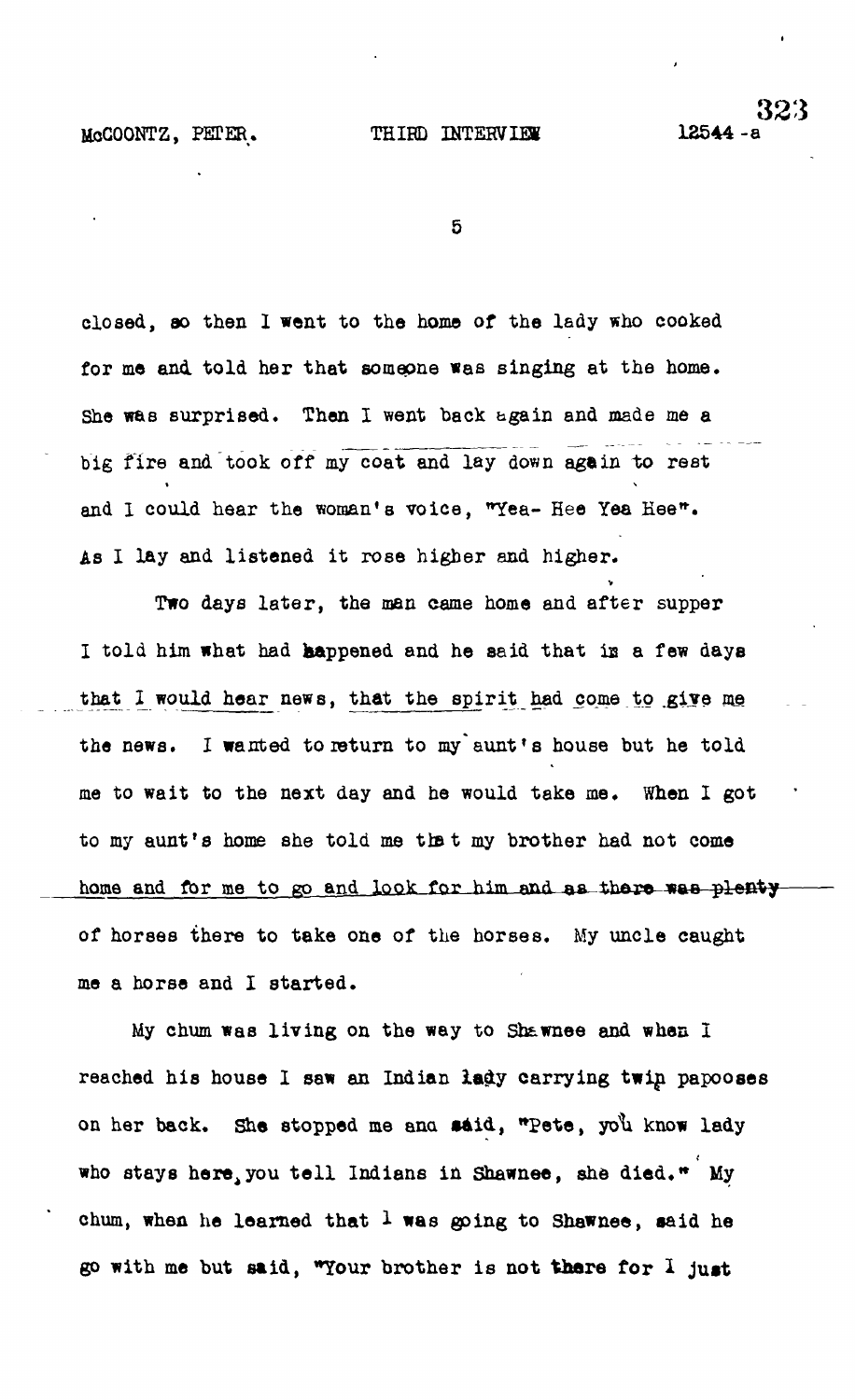6

came from there but to please you  $1$  will go with you to look for him". We go to Shawnee, not find him, so eat dinner and then went home and when I got home my aunt told me that the lady who had the twin papooses was dead. She had died that morning,

I had hear of Spirit cave and I look for it but could not find it. It is near Five Mile Creek. One day Benjamin Quapaw say he show me where it was. When we reached it, it was a round hole covered with brush. "Ha", I say, I hear someone say, "What you want?" John told me not to talk to it. later, one night my cousin Joshua was coming to John Quapaw\*s and pass Spirit cave and said he heard someone whistling and he' said he whistled back and told us about it. He passed the cave at midnight. I told him not to answer it or he be dead in a year for it is "Evil Spirit". He laughed and gave me a (celluloid)<br>pair of celloid rings and told me that he gave me them to remember him. He died before the year.

There is old Spanish graveyard somewhere near there but There is old Spanish graveyard somewhere near there but I have never been able to find it. And when I was little in In the case of the find it is a state of the individual term in the individual  $\mathcal{A}$ this country there was a Catholic Church but it has been torn this country there was expected but it has been torned but it has been torned but it has been torned but it has been to down and I can't find out about it since I came back here.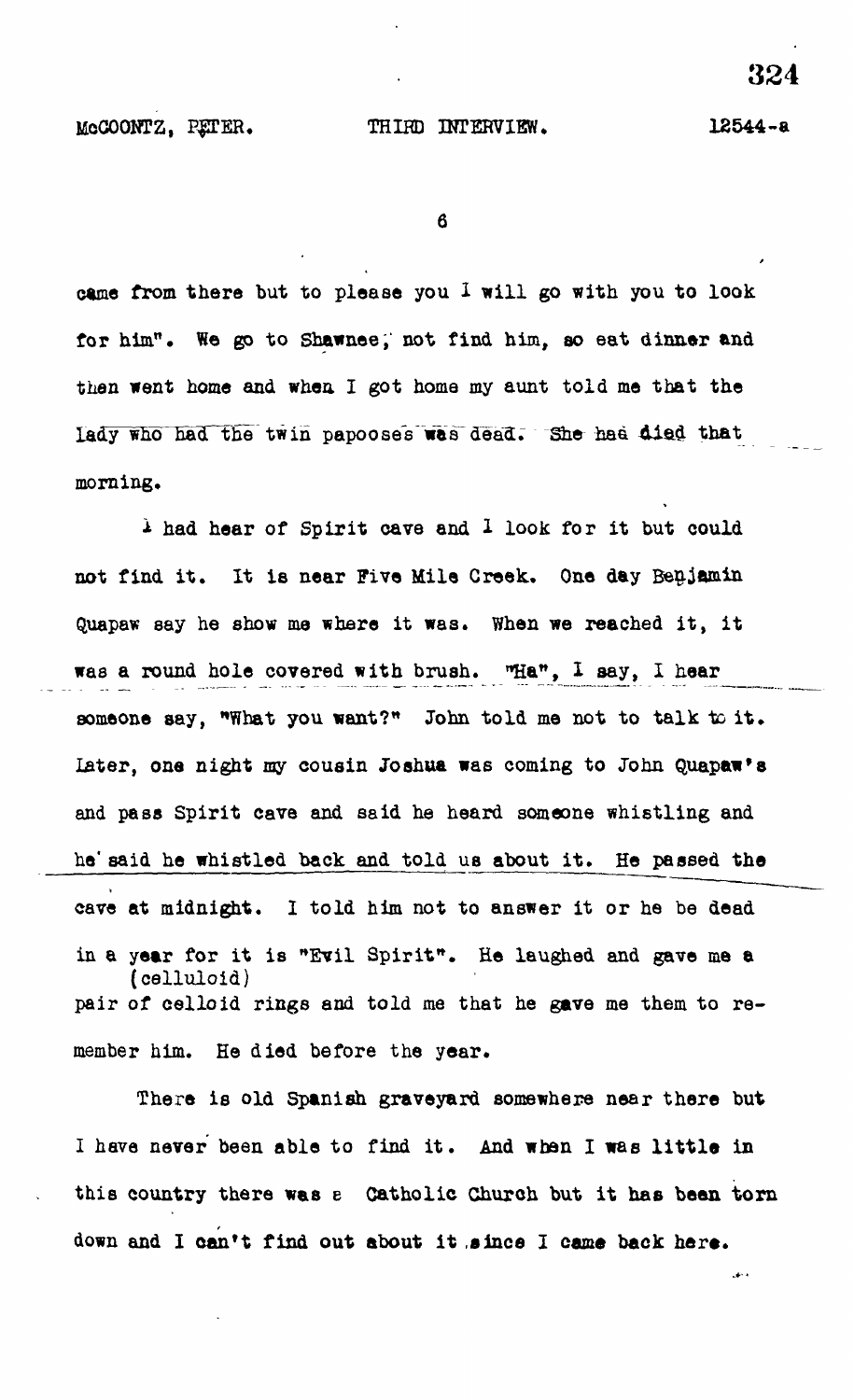$\boldsymbol{7}$ 

Once we have lots of cattle and wild hogs in the Indian Territory. Once I started over to house ten miles away. My aunt told me to wait till after dinner and when **I started she told me not to go on foot as the wild cattle <u>would</u> chase me but I started walking and took my old shot**gun with me. I go 'bout one-fourth mile when I come to open **space in the bottom where there were a few trees. I see old cow raise his head, \*Booh\*, he shake his head, "Booh\* I saw them coming, I was surrounded. The old bull coming towards me shaking his head, pawing and raising a dust. I shot at** him and, seeing a tree near, made for the tree and got up the **tree and around me 1 could see nothing but horns.**

**Another time 1 was chased by the wild hogs. Friend say to me you folks got forty acres land in that hollow so I think** I go to see it. I start about three o'clock in the afternoon. **It nice day so I take my gun and my dogs. It was five miles over to the land. I see three wild hogs run in some sand** plum bushes. My dogs bark. Then I hear the wild hogs barking **and they chase the' dogs out of the bushes. The dogs came towards me with the hogs after them. I look to save myself and I see treetop blown down-about eight feet high, top on the ground. I run to tree and look, hog at my feet, grab one**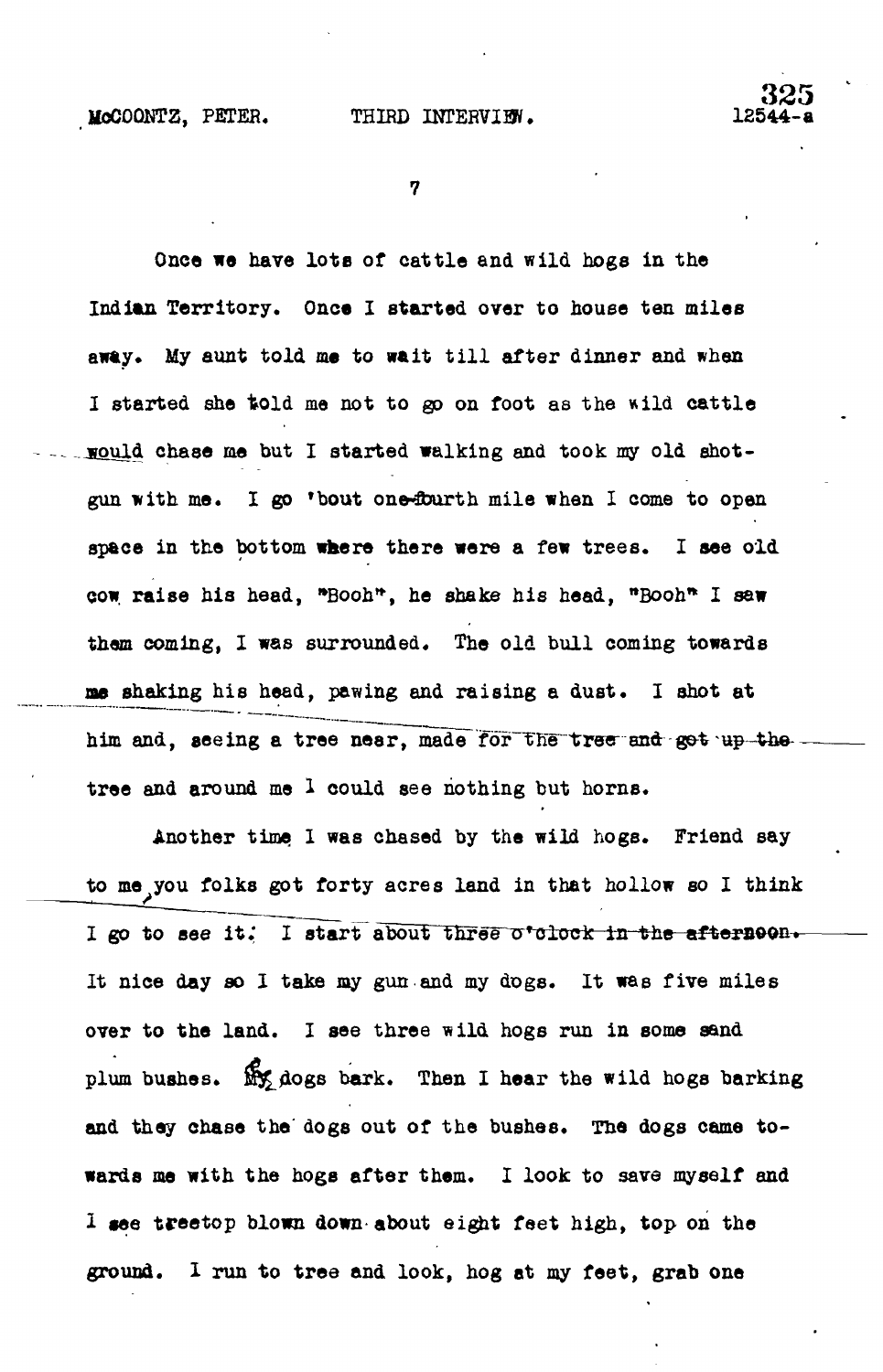12522-R

**8**

**of my dogs and the hog toss him up in air . My three doge got** away from the hogs but I was treed. Big drove of hogs all around the treetop where I was, they kept me there all night. I stay in that treetop all night, plenty of panthers around. **\* was saving my cartridges to save my lif e in ease of the panthers but the wild hogs around kept the panthers away. When the day came they began to thin out and by noon when the sun** was high they were all gone so 1 could get away and go back **home.**

In 1882 there were still a few wild horses and buffaloes near Four Mile Creek, this side of Chetopa, Kansas. This was **their headquarters. Four Mile Creek was named for the pottawatomies, who at one time had a four mile reserve there and that is where Peter Bursaw lived when they adopted me when <sup>1</sup> was two years old. The horses were a Spanish horse and weighed about 1400 pounds. They were high headed, straight up from** the hoof to the head. They could travel' much farther in a day **than the common horse. They could travel over a hundred miles a day and were so large that you had to have a special high, wagon or buggy to work them. They were so tall that you would have to stand on a block to harness them. The last team of them**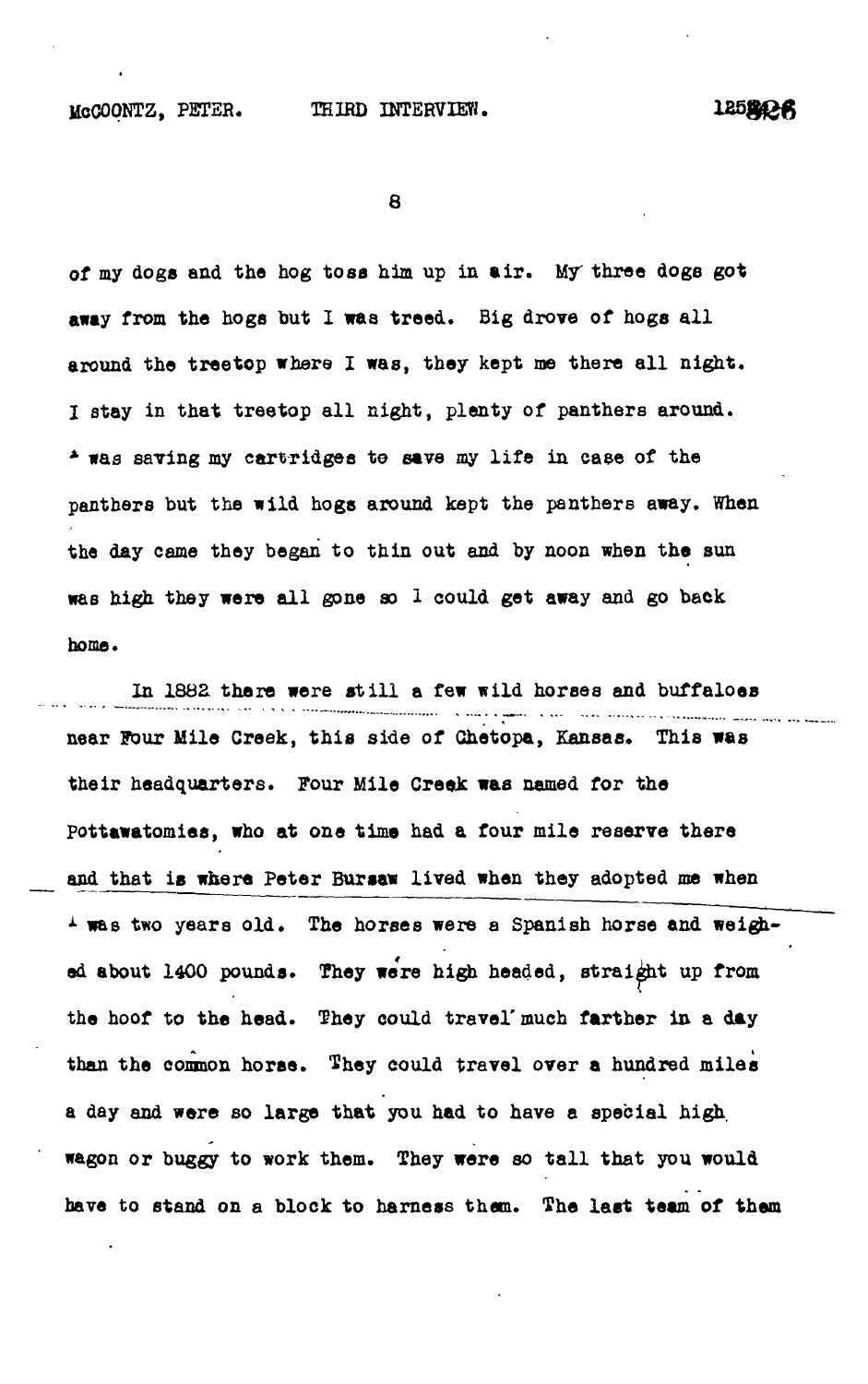327

 $\mathbf Q$ 

that I remember belonged to Milt Drake, who married an Indian woman. This team was ten feet from the hoof to the top of the head. One was a chestnut sorrel and the other a light brown.

These are the fords on Spring River from the bridge over Spring River at the Devil's Promenade to the mouth of Spring River, just west of Wyandotte: First, the Bigknife, then the Big Charlie down the river which curves back west through the Dan Eddy Ford, then three miles south to King's Ford where the Miami - Seneca road\crosses that river, around a curve and below the curve in the Hudson Ford, then around back three . . . . miles east is the Old Moccasin Bend Ford, which is on the Shawnee Reserve at the heading of the Ottawa Reserve and down to the Sub-Oak Ferry and below 200 yards is the crossing known as the 3ub-0ak Crossing and on down the river to the Wyandotte Ford, that the end of my footsteps and information of Spring River.

Messrs. Hayworth, Watson and Kirk established the Ottawa Mission School for the Ottawas just east of the Ottawa Stores. First Agency built in this county in 1870 on Five Mile Creek south of Baxter Springs, Kansas. Mr. Mitchell was the Agent. Later, moved to west of Seneca, Missouri, and in 1896 when part of it burned they moved it to Wyandotte.